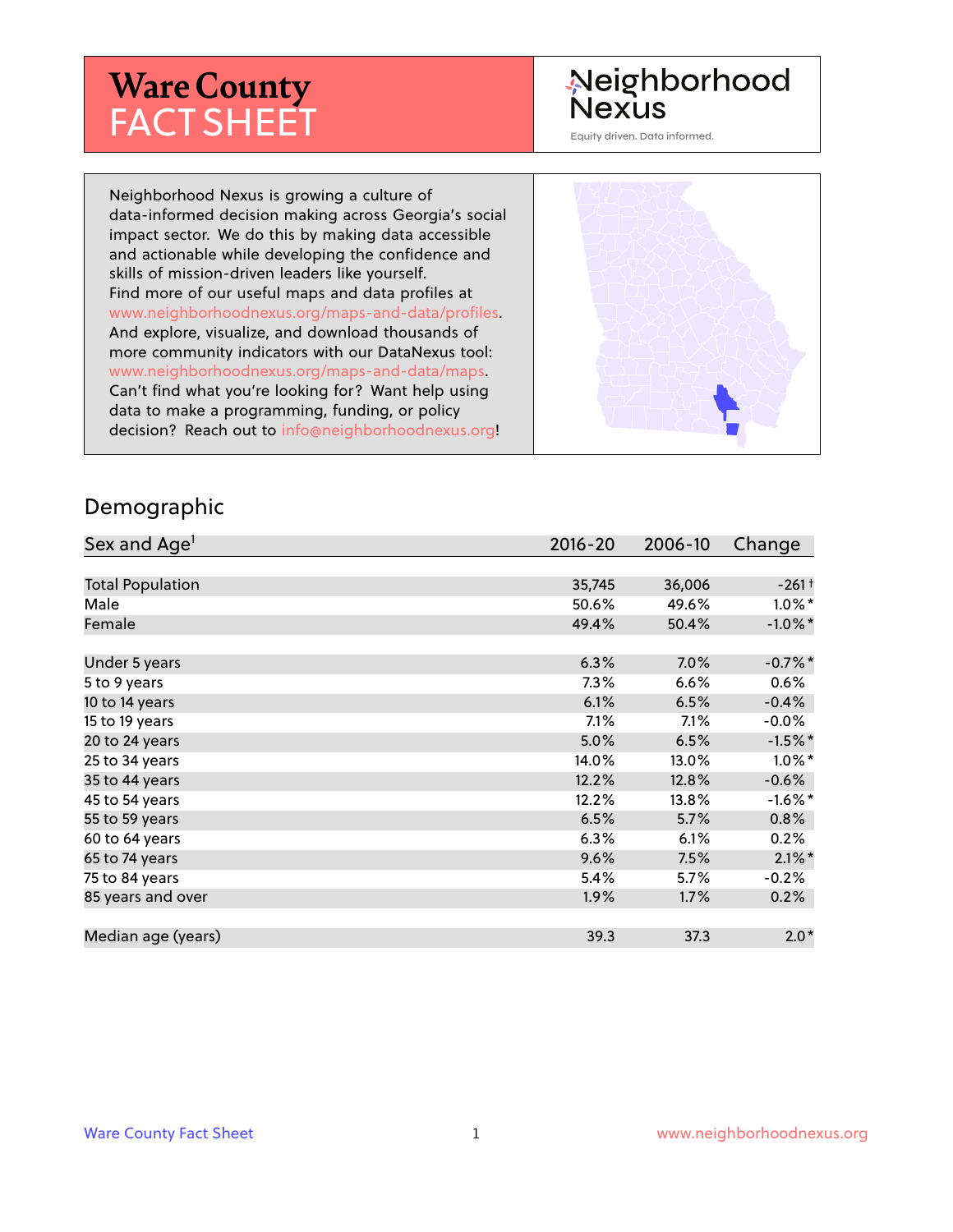# Demographic, continued...

| Race <sup>2</sup>                                   | $2016 - 20$ | 2006-10 | Change              |
|-----------------------------------------------------|-------------|---------|---------------------|
| <b>Total population</b>                             | 35,745      | 36,006  | $-261+$             |
| One race                                            | 97.9%       | 99.1%   | $-1.2%$ *           |
| White                                               | 64.1%       | 66.5%   | $-2.4\%$ *          |
| <b>Black or African American</b>                    | 30.9%       | 28.8%   | $2.1\%$ *           |
| American Indian and Alaska Native                   | 0.3%        | 0.5%    | $-0.3%$             |
| Asian                                               | 1.2%        | 0.9%    | 0.4%                |
| Native Hawaiian and Other Pacific Islander          | 0.1%        | 0.0%    | 0.1%                |
| Some other race                                     | 1.3%        | 2.3%    | $-1.0\%$ *          |
| Two or more races                                   | 2.1%        | 0.9%    | $1.2\%$ *           |
| Race alone or in combination with other race(s) $3$ | $2016 - 20$ | 2006-10 | Change              |
| Total population                                    | 35,745      | 36,006  | $-261$ <sup>+</sup> |
| White                                               | 65.8%       | 67.3%   | $-1.4%$ *           |
| <b>Black or African American</b>                    | 32.1%       | 29.5%   | $2.6\%$ *           |
| American Indian and Alaska Native                   | 1.2%        | 0.9%    | 0.2%                |
| Asian                                               | 1.4%        | 0.9%    | 0.5%                |
| Native Hawaiian and Other Pacific Islander          | 0.1%        | 0.0%    | 0.1%                |
| Some other race                                     | 1.9%        | 2.3%    | $-0.5%$             |
| Hispanic or Latino and Race <sup>4</sup>            | $2016 - 20$ | 2006-10 | Change              |
| <b>Total population</b>                             | 35,745      | 36,006  | $-261$ <sup>+</sup> |
| Hispanic or Latino (of any race)                    | 4.1%        | 3.3%    | $0.8%$ +            |
| Not Hispanic or Latino                              | 95.9%       | 96.7%   | $-0.8%$ †           |
| White alone                                         | 62.8%       | 65.7%   | $-3.0\%$ *          |
| Black or African American alone                     | 30.4%       | 28.8%   | $1.7\%$ *           |
| American Indian and Alaska Native alone             | 0.3%        | 0.4%    | $-0.1%$             |
| Asian alone                                         | 1.2%        | 0.9%    | 0.4%                |
| Native Hawaiian and Other Pacific Islander alone    | 0.1%        | 0.0%    | 0.1%                |
| Some other race alone                               | 0.0%        | 0.0%    | 0.0%                |
| Two or more races                                   | 1.0%        | 0.9%    | 0.1%                |
| U.S. Citizenship Status <sup>5</sup>                | $2016 - 20$ | 2006-10 | Change              |
| Foreign-born population                             | 520         | 1,063   | $-543*$             |
| Naturalized U.S. citizen                            | 40.6%       | 31.4%   | 9.2%                |
| Not a U.S. citizen                                  | 59.4%       | 68.6%   | $-9.2%$             |
|                                                     |             |         |                     |
| Citizen, Voting Age Population <sup>6</sup>         | $2016 - 20$ | 2006-10 | Change              |
| Citizen, 18 and over population                     | 26,872      | 26,618  | 254                 |
| Male                                                | 50.1%       | 49.1%   | $1.0\%$ *           |
| Female                                              | 49.9%       | 50.9%   | $-1.0\%$ *          |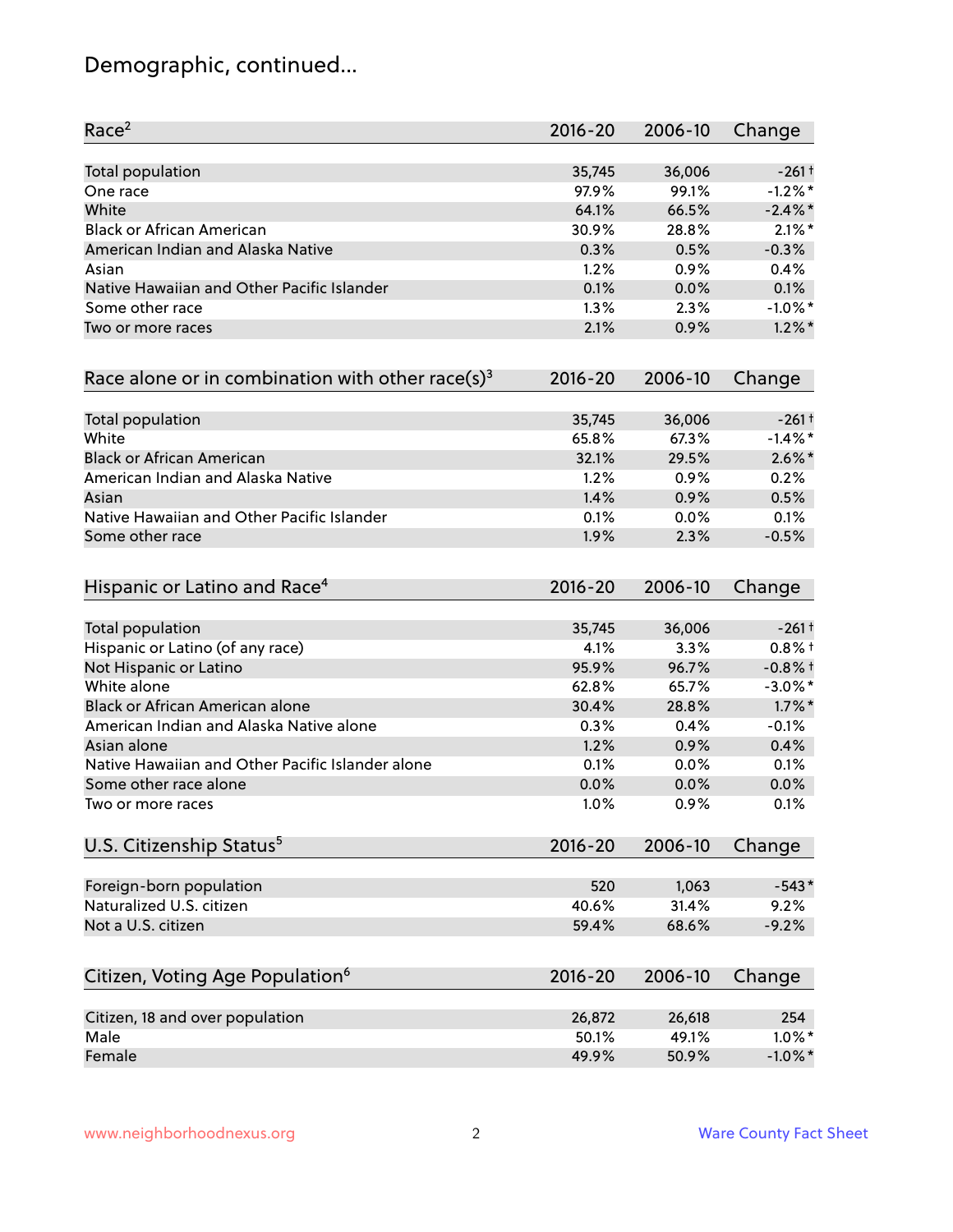#### Economic

| Income <sup>7</sup>                                 | $2016 - 20$ | 2006-10 | Change     |
|-----------------------------------------------------|-------------|---------|------------|
|                                                     |             |         |            |
| All households                                      | 13,657      | 13,053  | 604        |
| Less than \$10,000                                  | 11.6%       | 11.5%   | 0.1%       |
| \$10,000 to \$14,999                                | 7.2%        | 11.3%   | $-4.1\%$ * |
| \$15,000 to \$24,999                                | 14.2%       | 13.9%   | 0.2%       |
| \$25,000 to \$34,999                                | 14.7%       | 12.8%   | 1.9%       |
| \$35,000 to \$49,999                                | 14.4%       | 15.0%   | $-0.7%$    |
| \$50,000 to \$74,999                                | 16.2%       | 16.5%   | $-0.4%$    |
| \$75,000 to \$99,999                                | 10.1%       | 9.9%    | 0.2%       |
| \$100,000 to \$149,999                              | 8.0%        | 6.4%    | 1.5%       |
| \$150,000 to \$199,999                              | 2.1%        | 1.3%    | 0.8%       |
| \$200,000 or more                                   | 1.7%        | 1.4%    | 0.3%       |
| Median household income (dollars)                   | 37,041      | 35,517  | 1,524      |
| Mean household income (dollars)                     | 52,090      | 47,848  | $4,243*$   |
| With earnings                                       | 69.4%       | 67.7%   | 1.7%       |
| Mean earnings (dollars)                             | 55,151      | 52,989  | 2,162      |
| <b>With Social Security</b>                         | 37.6%       | 39.3%   | $-1.7%$    |
| Mean Social Security income (dollars)               | 18,442      | 16,535  | 1,907*     |
| With retirement income                              | 16.0%       | 14.8%   | 1.1%       |
| Mean retirement income (dollars)                    | 21,796      | 16,924  | 4,872*     |
| With Supplemental Security Income                   | 9.6%        | 6.1%    | $3.5%$ *   |
| Mean Supplemental Security Income (dollars)         | 8,276       | 6,069   | $2,207*$   |
| With cash public assistance income                  | 1.8%        | 1.1%    | 0.7%       |
| Mean cash public assistance income (dollars)        | 2,337       | 3,152   | $-816$     |
| With Food Stamp/SNAP benefits in the past 12 months | 16.5%       | 14.0%   | 2.5%       |
|                                                     |             |         |            |
| Families                                            | 8,317       | 8,706   | $-389$     |
| Less than \$10,000                                  | 5.2%        | 9.6%    | $-4.4\%$ * |
| \$10,000 to \$14,999                                | 5.8%        | 5.3%    | 0.5%       |
| \$15,000 to \$24,999                                | 8.0%        | 10.7%   | $-2.7%$    |
| \$25,000 to \$34,999                                | 15.8%       | 11.3%   | 4.5%*      |
| \$35,000 to \$49,999                                | 17.2%       | 16.3%   | 0.9%       |
| \$50,000 to \$74,999                                | 20.0%       | 20.6%   | $-0.6%$    |
| \$75,000 to \$99,999                                | 11.8%       | 13.0%   | $-1.2%$    |
| \$100,000 to \$149,999                              | 10.7%       | 9.3%    | 1.4%       |
| \$150,000 to \$199,999                              | 3.0%        | 1.7%    | 1.3%       |
| \$200,000 or more                                   | 2.4%        | 2.1%    | 0.3%       |
| Median family income (dollars)                      | 47,336      | 47,609  | $-273$     |
| Mean family income (dollars)                        | 61,972      | 58,375  | 3,598      |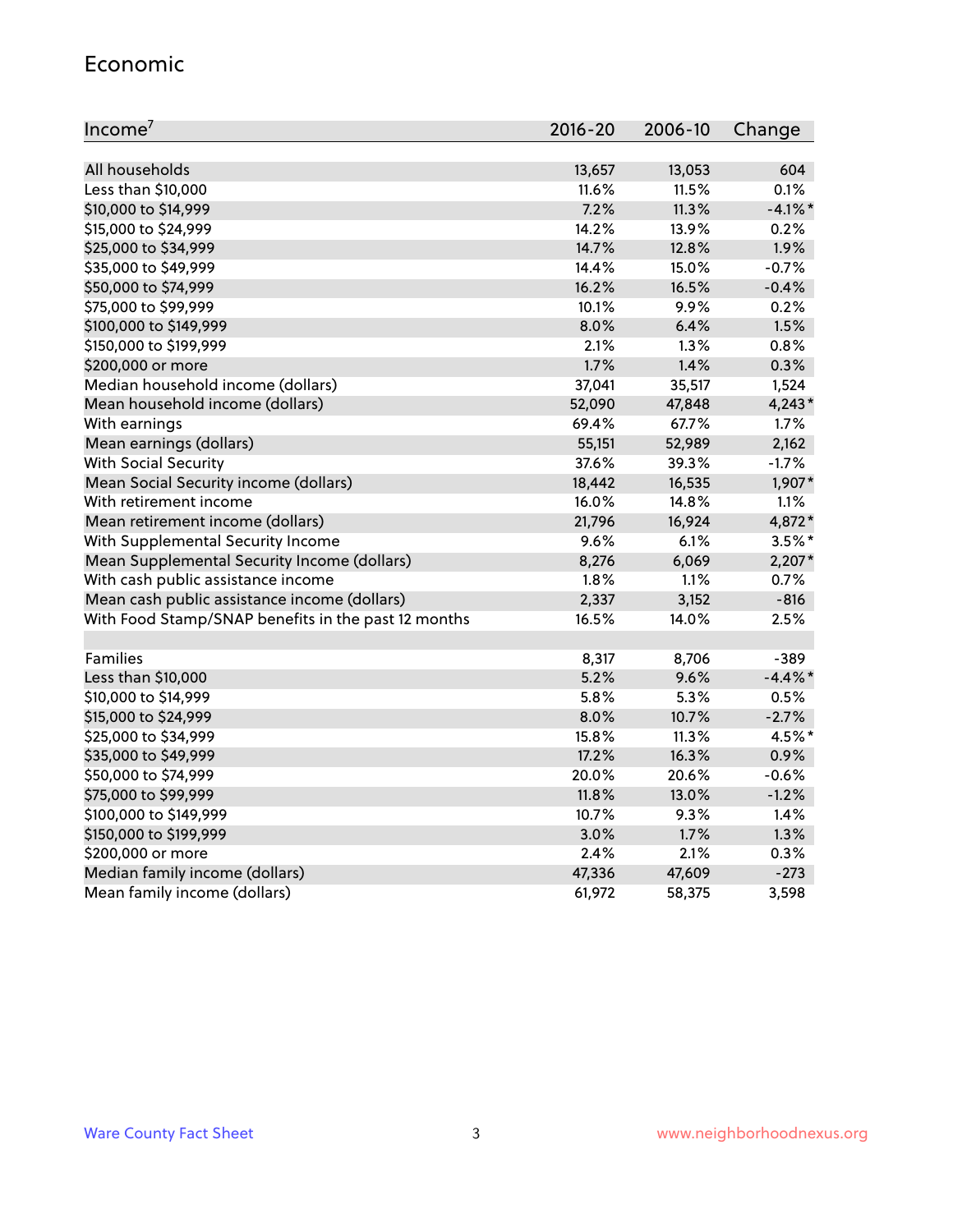### Economic, continued...

| Income, continued <sup>8</sup>                                        | $2016 - 20$ | 2006-10 | Change      |
|-----------------------------------------------------------------------|-------------|---------|-------------|
|                                                                       |             |         |             |
| Nonfamily households                                                  | 5,340       | 4,347   | 993*        |
| Median nonfamily income (dollars)                                     | 22,948      | 18,429  | 4,519*      |
| Mean nonfamily income (dollars)                                       | 34,327      | 25,315  | 9,012*      |
| Median earnings for workers (dollars)                                 | 29,050      | 24,284  | 4,766*      |
| Median earnings for male full-time, year-round workers<br>(dollars)   | 36,489      | 36,149  | 340         |
| Median earnings for female full-time, year-round workers<br>(dollars) | 31,689      | 27,034  | 4,655*      |
| Per capita income (dollars)                                           | 20,221      | 18,295  | 1,925*      |
| Families and People Below Poverty Level <sup>9</sup>                  | 2016-20     | 2006-10 | Change      |
|                                                                       |             |         |             |
| <b>All families</b>                                                   | 17.0%       | 16.7%   | 0.3%        |
| With related children under 18 years                                  | 30.4%       | 25.2%   | 5.3%        |
| With related children under 5 years only                              | 26.9%       | 34.9%   | $-7.9%$     |
| Married couple families                                               | 9.4%        | 8.1%    | 1.3%        |
| With related children under 18 years                                  | 19.1%       | 11.2%   | $7.9\%$ *   |
| With related children under 5 years only                              | 17.0%       | 10.4%   | 6.5%        |
| Families with female householder, no husband present                  | 39.7%       | 40.9%   | $-1.2%$     |
| With related children under 18 years                                  | 51.1%       | 55.1%   | $-4.0%$     |
| With related children under 5 years only                              | 38.3%       | 82.4%   | $-44.0\%$ * |
| All people                                                            | 23.3%       | 20.5%   | 2.8%        |
| Under 18 years                                                        | 38.4%       | 32.5%   | 5.9%*       |
| Related children under 18 years                                       | 37.8%       | 32.2%   | 5.6%        |
| Related children under 5 years                                        | 44.3%       | 38.3%   | 6.1%        |
| Related children 5 to 17 years                                        | 35.4%       | 29.8%   | 5.6%        |
| 18 years and over                                                     | 18.1%       | 16.5%   | 1.6%        |
| 18 to 64 years                                                        | 19.6%       | 18.0%   | 1.6%        |
| 65 years and over                                                     | 12.9%       | 10.3%   | 2.7%        |
| People in families                                                    | 20.5%       | 18.5%   | 2.0%        |
| Unrelated individuals 15 years and over                               | 33.7%       | 30.7%   | 3.0%        |
|                                                                       |             |         |             |
| Non-Hispanic white people                                             | 19.4%       | 14.9%   | 4.5%*       |
| Black or African-American people                                      | 28.2%       | 33.3%   | $-5.0%$     |
| Asian people                                                          | 33.3%       | 3.8%    | 29.5%*      |
| Hispanic or Latino people                                             | 32.8%       | 35.8%   | $-2.9%$     |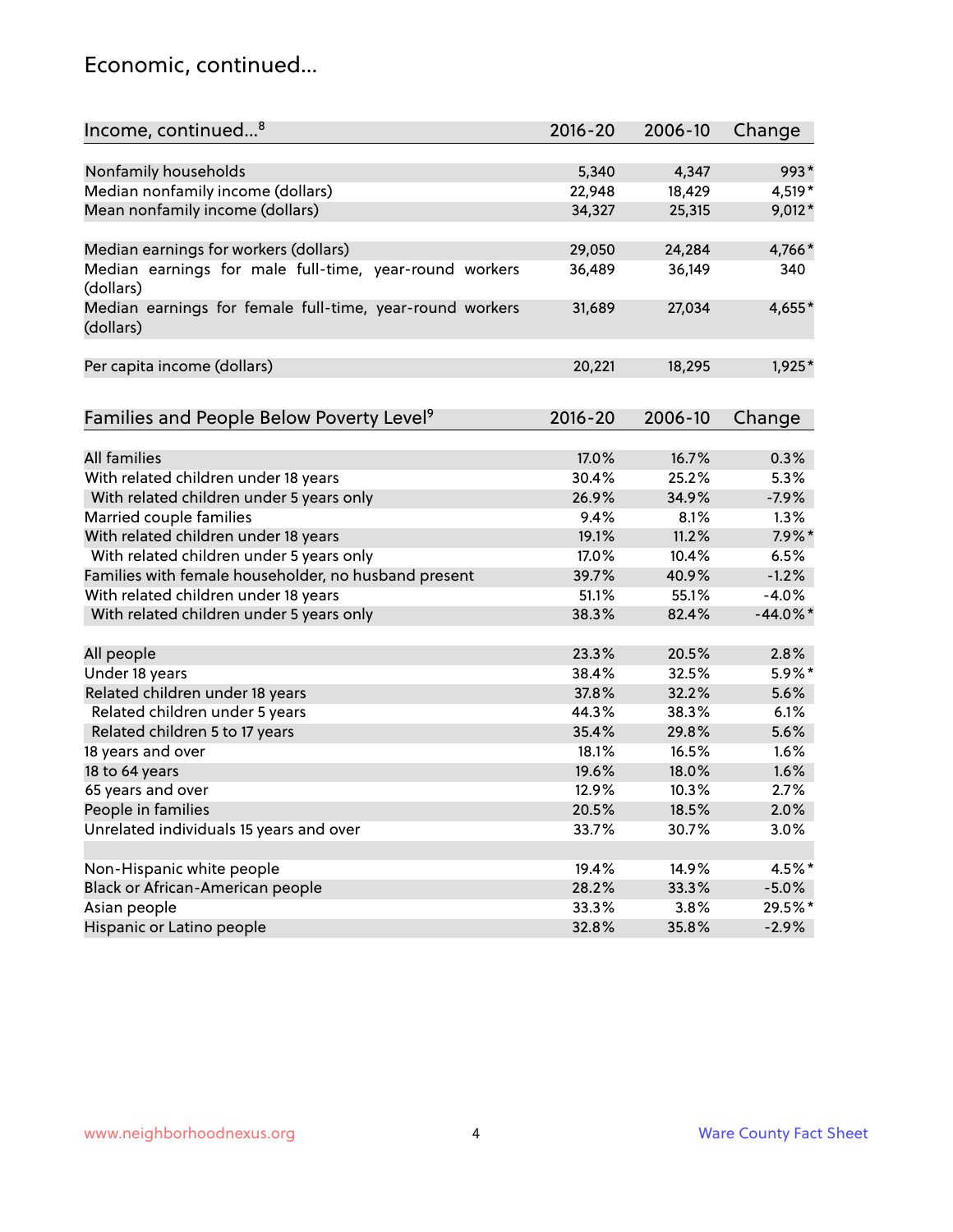# Employment

| Employment Status <sup>10</sup>                                                               | 2010        | 2020    | Change  |
|-----------------------------------------------------------------------------------------------|-------------|---------|---------|
| In Labor Force                                                                                | 15,284      | 15,561  | 15,561  |
| <b>Unemployment Rate</b>                                                                      | 5.6%        | 11.0%   | $-5.4%$ |
|                                                                                               |             |         |         |
| Industry <sup>11</sup>                                                                        | $2016 - 20$ | 2006-10 | Change  |
|                                                                                               |             |         |         |
| Civilian employed population 16 years and over                                                | 13,375      | 13,716  | $-341$  |
| Agriculture, forestry, fishing and hunting, and mining                                        | 2.5%        | 2.8%    | $-0.3%$ |
| Construction                                                                                  | 5.4%        | 6.3%    | $-0.9%$ |
| Manufacturing                                                                                 | 13.9%       | 13.7%   | 0.2%    |
| Wholesale trade                                                                               | 3.6%        | 3.0%    | 0.6%    |
| Retail trade                                                                                  | 12.7%       | 15.2%   | $-2.5%$ |
| Transportation and warehousing, and utilities                                                 | 7.6%        | 8.3%    | $-0.7%$ |
| Information                                                                                   | 1.0%        | 0.8%    | 0.2%    |
| Finance and insurance, and real estate and rental and leasing                                 | 3.1%        | 4.1%    | $-1.0%$ |
| Professional, scientific, and management, and administrative<br>and waste management services | 6.7%        | 5.7%    | 1.0%    |
| Educational services, and health care and social assistance                                   | 22.6%       | 22.8%   | $-0.2%$ |
| Arts, entertainment, and recreation, and accommodation and<br>food services                   | 7.6%        | 7.3%    | 0.3%    |
| Other services, except public administration                                                  | 5.7%        | 3.9%    | 1.8%    |
| Public administration                                                                         | 7.6%        | 6.1%    | 1.5%    |
| Occupation <sup>12</sup>                                                                      | $2016 - 20$ | 2006-10 | Change  |
|                                                                                               |             |         |         |
| Civilian employed population 16 years and over                                                | 13,375      | 13,716  | $-341$  |
| Management, business, science, and arts occupations                                           | 26.3%       | 27.1%   | $-0.8%$ |
| Service occupations                                                                           | 17.1%       | 16.2%   | 0.9%    |
| Sales and office occupations                                                                  | 23.6%       | 26.0%   | $-2.4%$ |
| Natural<br>and<br>maintenance<br>resources,<br>construction,<br>occupations                   | 13.2%       | 12.3%   | 0.8%    |
| Production, transportation, and material moving occupations                                   | 19.8%       | 18.3%   | 1.5%    |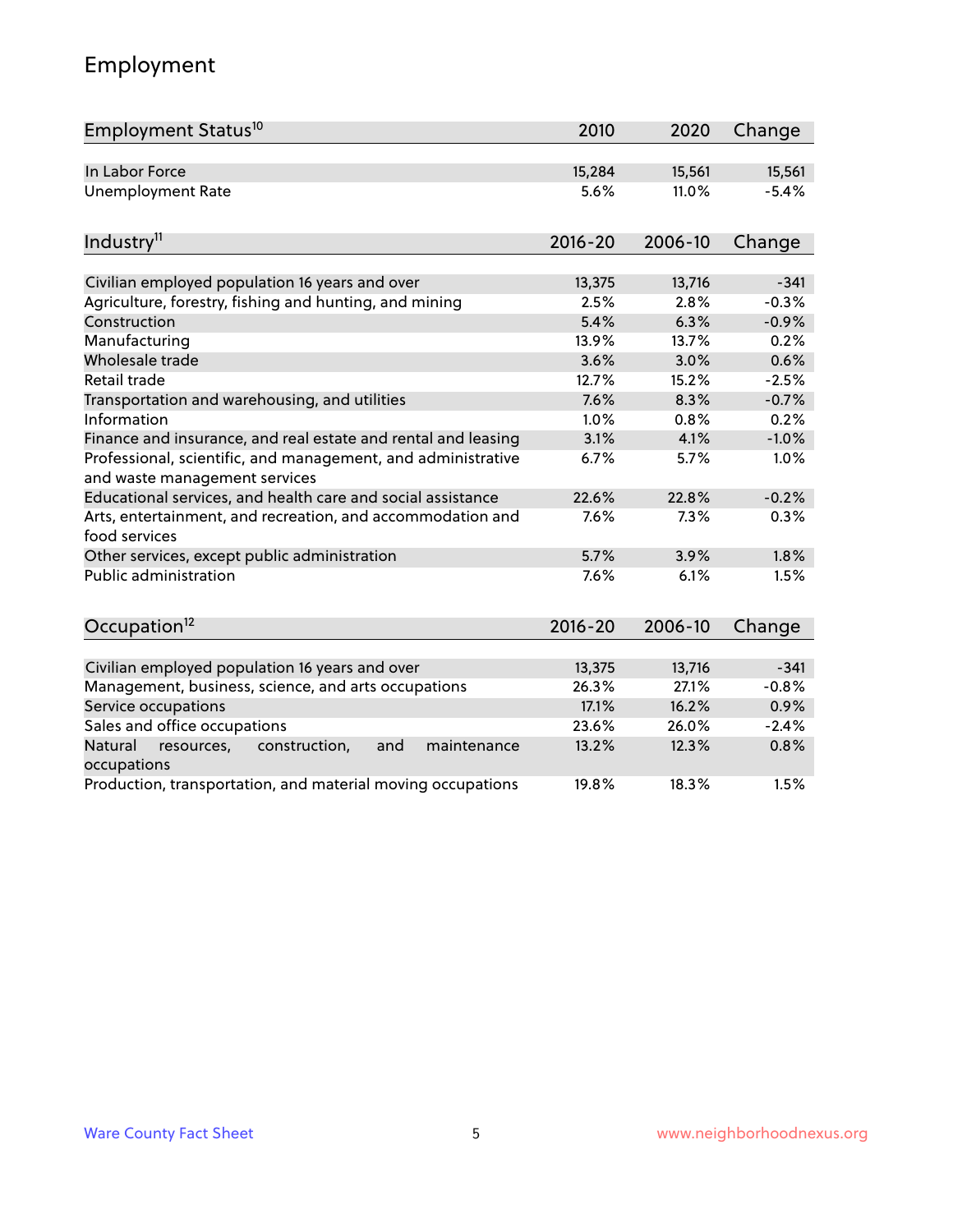# Employment, continued...

| Class of Worker <sup>13</sup>                          | $2016 - 20$ | 2006-10 | Change     |
|--------------------------------------------------------|-------------|---------|------------|
| Civilian employed population 16 years and over         | 13,375      | 13,716  | $-341$     |
| Private wage and salary workers                        | 76.7%       | 73.6%   | 3.1%       |
| Government workers                                     | 16.0%       | 19.9%   | $-3.9\%$ * |
| Self-employed in own not incorporated business workers | 7.2%        | 6.3%    | 0.8%       |
| <b>Unpaid family workers</b>                           | 0.2%        | 0.2%    | $-0.0%$    |
|                                                        |             |         |            |
| Job Flows <sup>14</sup>                                | 2019        | 2010    | Change     |
| Total Jobs in county                                   | 15,127      | 15,005  | 122        |
| Held by residents of county                            | 43.7%       | 45.4%   | $-1.7%$    |
| Held by non-residents of county                        | 56.3%       | 54.6%   | 1.7%       |
|                                                        |             |         |            |
| Jobs by Industry Sector <sup>15</sup>                  | 2019        | 2010    | Change     |
| Total Jobs in county                                   | 15,127      | 15,005  | 122        |
| Goods Producing sectors                                | 15.4%       | 15.3%   | 0.1%       |
| Trade, Transportation, and Utilities sectors           | 22.8%       | 24.9%   | $-2.1%$    |
| All Other Services sectors                             | 61.8%       | 59.8%   | 2.0%       |
|                                                        |             |         |            |
| Total Jobs in county held by county residents          | 6,612       | 6,817   | $-205$     |
| <b>Goods Producing sectors</b>                         | 16.9%       | 16.2%   | 0.6%       |
| Trade, Transportation, and Utilities sectors           | 17.1%       | 17.7%   | $-0.6%$    |
| All Other Services sectors                             | 66.0%       | 66.0%   | $-0.0%$    |
| Jobs by Earnings <sup>16</sup>                         | 2019        | 2010    | Change     |
|                                                        |             |         |            |
| Total Jobs in county                                   | 15,127      | 15,005  | 122        |
| Jobs with earnings \$1250/month or less                | 26.0%       | 30.4%   | $-4.5%$    |
| Jobs with earnings \$1251/month to \$3333/month        | 45.3%       | 48.0%   | $-2.7%$    |
| Jobs with earnings greater than \$3333/month           | 28.7%       | 21.5%   | 7.2%       |
| Total Jobs in county held by county residents          | 6,612       | 6,817   | $-205$     |
| Jobs with earnings \$1250/month or less                | 26.7%       | 30.9%   | $-4.1%$    |
| Jobs with earnings \$1251/month to \$3333/month        | 45.9%       | 47.7%   | $-1.9\%$   |
| Jobs with earnings greater than \$3333/month           | 27.4%       | 21.4%   | 6.0%       |
|                                                        |             |         |            |
| Jobs by Age of Worker <sup>17</sup>                    | 2019        | 2010    | Change     |
| Total Jobs in county                                   | 15,127      | 15,005  | 122        |
| Jobs with workers age 29 or younger                    | 24.2%       | 24.8%   | $-0.6%$    |
| Jobs with workers age 30 to 54                         | 54.7%       | 57.9%   | $-3.2%$    |
| Jobs with workers age 55 or older                      | 21.1%       | 17.3%   | 3.8%       |
|                                                        |             |         |            |
| Total Jobs in county held by county residents          | 6,612       | 6,817   | $-205$     |
| Jobs with workers age 29 or younger                    | 22.8%       | 22.0%   | 0.8%       |
| Jobs with workers age 30 to 54                         | 54.9%       | 58.4%   | $-3.5%$    |
| Jobs with workers age 55 or older                      | 22.3%       | 19.6%   | 2.7%       |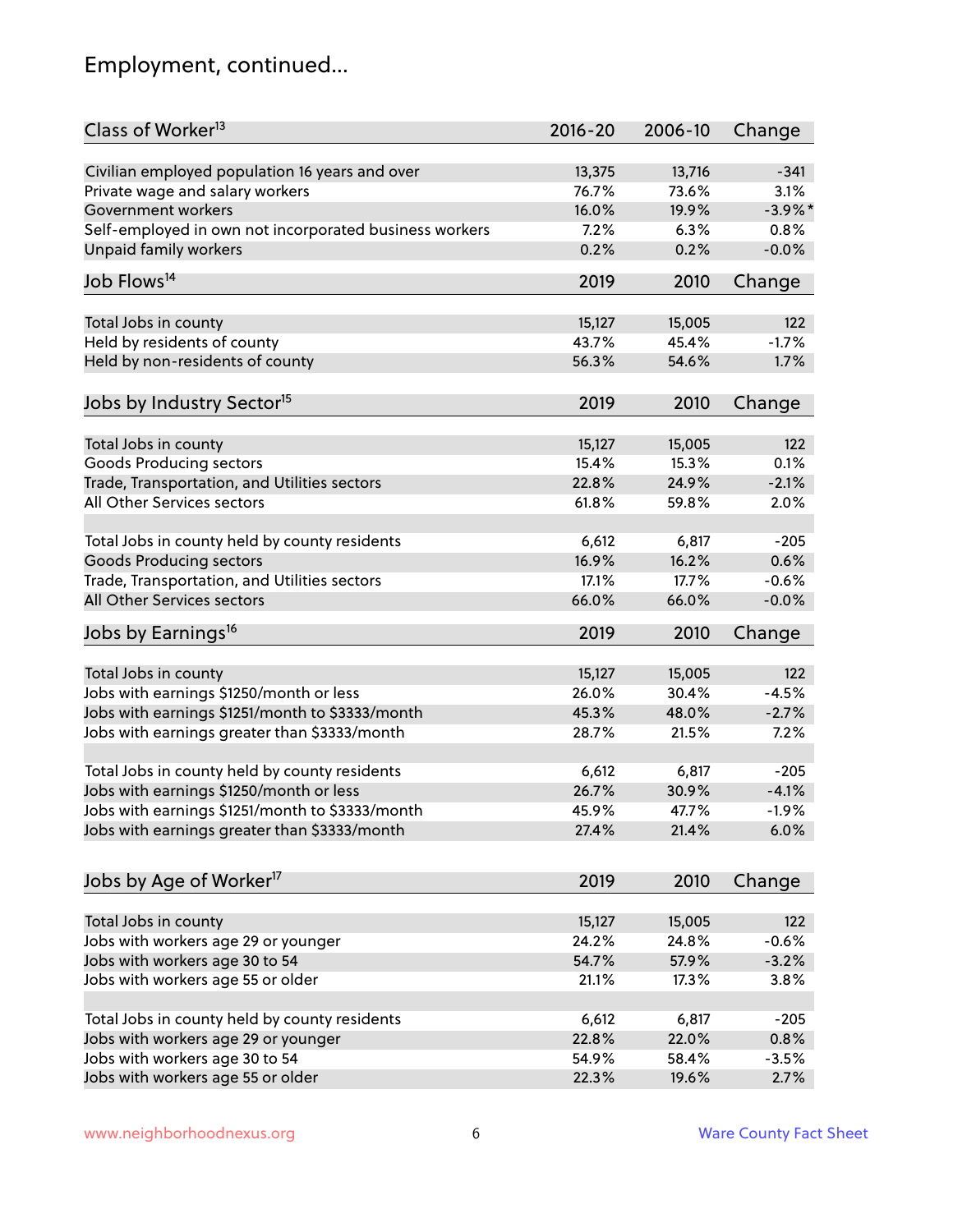#### Education

| Early Learning <sup>18</sup>                        |              |              | 2022             |
|-----------------------------------------------------|--------------|--------------|------------------|
| Licensed Capacity of Early Learning Centers         |              |              | 1,250            |
| Licenced capacity per 1,000 children ages 0-4       |              |              | 511.7            |
| School Enrollment <sup>19</sup>                     | 2022         | 2010         | Change           |
|                                                     |              |              |                  |
| <b>Enrolled in Public School</b>                    | 6,025        | 6,083        | $-58$<br>$-7.5%$ |
| White                                               | 49.0%        | 56.5%        |                  |
| <b>Black or African-American</b>                    | 37.0%        | 35.8%        | 1.2%<br>0.8%     |
| Asian                                               | 0.8%         | 0.0%         | 0.0%             |
| Native American<br>Pacific Islander                 | 0.0%         | 0.0%         |                  |
| <b>Biracial or Multi-Racial</b>                     | 0.0%<br>6.2% | 0.0%<br>2.8% | 0.0%<br>3.4%     |
|                                                     |              | 4.1%         |                  |
| Hispanic or Latino                                  | 6.9%         |              | 2.8%             |
| Georgia Milestones: 3rd Grade Reading <sup>20</sup> |              |              | 2019             |
| Number of Students Tested                           |              |              | 473              |
| Proficient or Distinguished                         |              |              | 40.8%            |
| Georgia Milestones: 8th Grade Math <sup>21</sup>    |              |              | 2019             |
|                                                     |              |              |                  |
| <b>Number of Students Tested</b>                    |              |              | 439              |
| Proficient or Distinguished                         |              |              | 39.2%            |
| Graduation Rates <sup>22</sup>                      | 2021         | 2012         | Change           |
|                                                     |              |              |                  |
| Cohort                                              | 361          | 374          | $-13$            |
| <b>High School Graduation Rate</b>                  | 90.3%        | 77.3%        | 13.0%            |
| Educational Attainment <sup>23</sup>                | $2016 - 20$  | 2006-10      | Change           |
| Population 25 years and over                        | 24,405       | 23,880       | $525*$           |
| Less than 9th grade                                 | 4.9%         | 7.3%         | $-2.4\%$ *       |
| 9th to 12th grade, no diploma                       | 13.6%        | 13.0%        | 0.6%             |
| High school graduate (includes equivalency)         | 40.6%        | 40.9%        | $-0.3%$          |
| Some college, no degree                             | 18.0%        | 21.0%        | $-3.0\%$ *       |
| Associate's degree                                  | 7.7%         | 5.5%         | $2.2\%$ *        |
|                                                     |              |              |                  |
| Bachelor's degree                                   | 10.2%        | 6.0%         | $4.2\%$ *        |
| Graduate or professional degree                     | 5.0%         | 6.2%         | $-1.2%$          |
| Percent high school graduate or higher              | 81.5%        | 79.6%        | 1.8%             |
| Percent bachelor's degree or higher                 | 15.2%        | 12.2%        | $2.9\%*$         |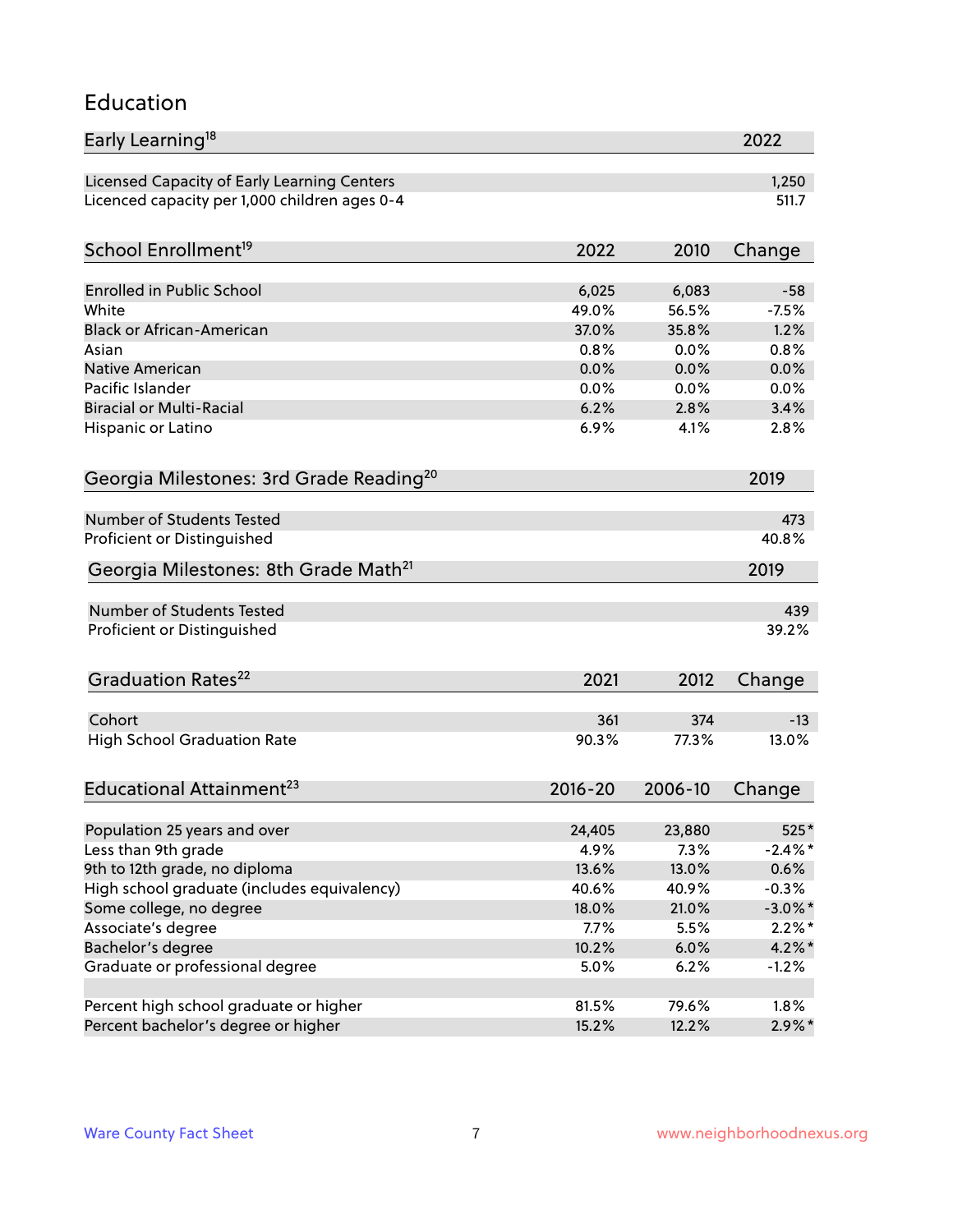### Housing

| Households by Type <sup>24</sup>                     | 2016-20 | 2006-10 | Change     |
|------------------------------------------------------|---------|---------|------------|
|                                                      |         |         |            |
| <b>Total households</b>                              | 13,657  | 13,053  | 604        |
| Family households (families)                         | 60.9%   | 66.7%   | $-5.8%$ *  |
| With own children under 18 years                     | 23.1%   | 28.0%   | $-5.0\%$ * |
| Married-couple family                                | 41.2%   | 48.3%   | $-7.0\%$ * |
| With own children of the householder under 18 years  | 11.2%   | 19.0%   | $-7.9%$ *  |
| Male householder, no wife present, family            | 4.4%    | 3.6%    | 0.8%       |
| With own children of the householder under 18 years  | 2.4%    | 2.0%    | 0.4%       |
| Female householder, no husband present, family       | 15.3%   | 14.8%   | 0.4%       |
| With own children of the householder under 18 years  | 9.5%    | 7.0%    | $2.5\%$ *  |
| Nonfamily households                                 | 39.1%   | 33.3%   | $5.8\%$ *  |
| Householder living alone                             | 34.3%   | 29.4%   | 4.9%*      |
| 65 years and over                                    | 10.7%   | 13.0%   | $-2.3%$    |
|                                                      |         |         |            |
| Households with one or more people under 18 years    | 27.2%   | 33.0%   | $-5.8\%$ * |
| Households with one or more people 65 years and over | 30.5%   | 28.2%   | $2.3\%$ *  |
| Average household size                               | 2.43    | 2.58    | $-0.15*$   |
| Average family size                                  | 3.14    | 3.23    | $-0.09$    |
|                                                      |         |         |            |
| Housing Occupancy <sup>25</sup>                      | 2016-20 | 2006-10 | Change     |
|                                                      |         |         |            |
| Total housing units                                  | 16,794  | 16,349  | 445*       |
| Occupied housing units                               | 81.3%   | 79.8%   | 1.5%       |
| Vacant housing units                                 | 18.7%   | 20.2%   | $-1.5%$    |
| Homeowner vacancy rate                               | 0.8     | 4.4     | $-3.6*$    |
| Rental vacancy rate                                  | 5.4     | 10.1    | $-4.7$     |
|                                                      |         |         |            |
| Units in Structure <sup>26</sup>                     | 2016-20 | 2006-10 | Change     |
| Total housing units                                  | 16,794  | 16,349  | 445*       |
| 1-unit, detached                                     | 63.6%   | 63.4%   | 0.2%       |
| 1-unit, attached                                     | 0.7%    | 1.1%    | $-0.4%$    |
| 2 units                                              | 4.7%    | 3.9%    | 0.8%       |
| 3 or 4 units                                         | 2.7%    | 3.4%    | $-0.7%$    |
| 5 to 9 units                                         | 4.3%    | 3.7%    | 0.6%       |
| 10 to 19 units                                       | 1.3%    | 1.7%    | $-0.3%$    |
| 20 or more units                                     | 1.6%    | 1.1%    | 0.5%       |
| Mobile home                                          | 20.8%   | 21.8%   | $-1.0\%$   |
| Boat, RV, van, etc.                                  | 0.3%    | $0.0\%$ | 0.3%       |
|                                                      |         |         |            |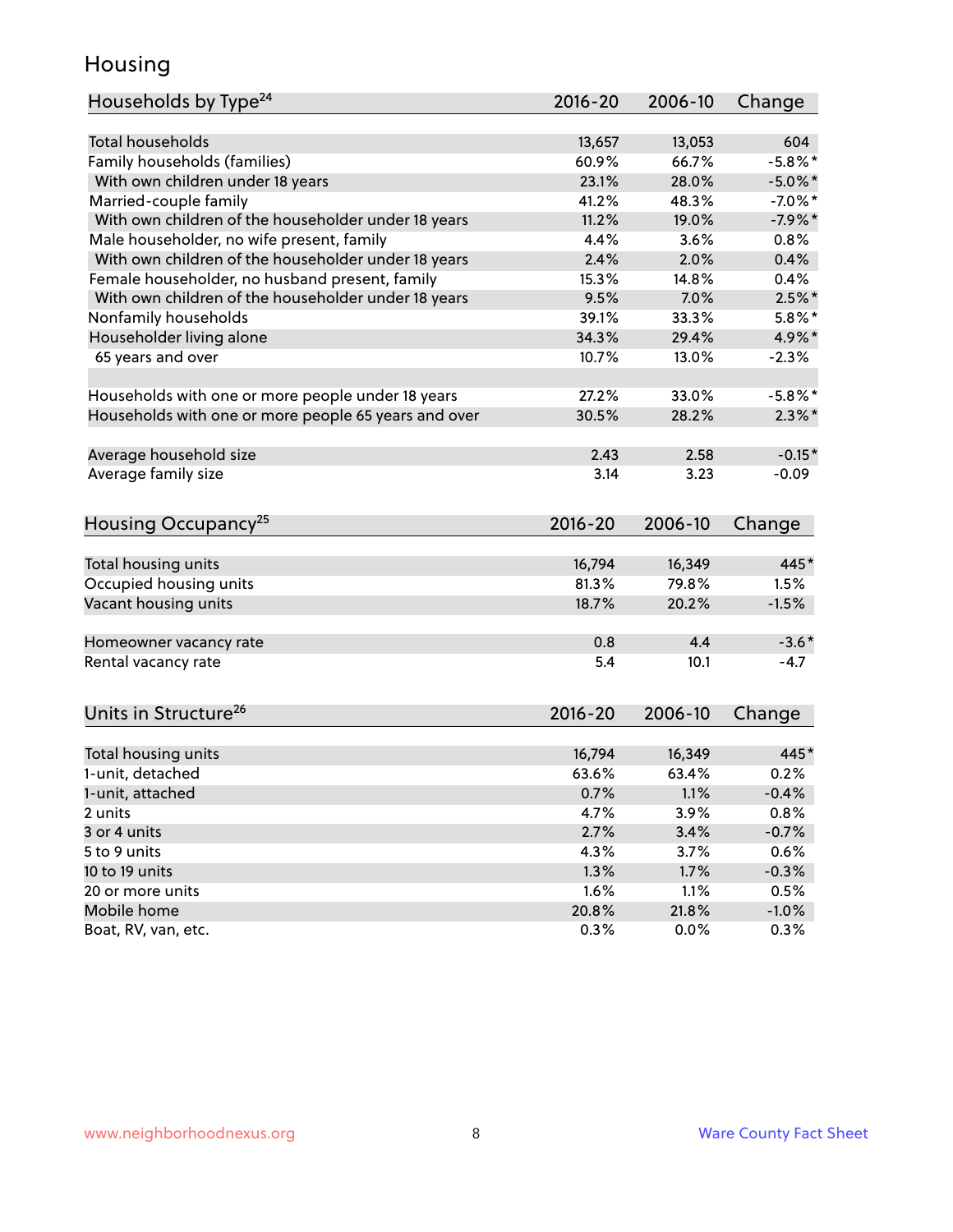# Housing, Continued...

| Year Structure Built <sup>27</sup>             | 2016-20        | 2006-10        | Change       |
|------------------------------------------------|----------------|----------------|--------------|
| Total housing units                            | 16,794         | 16,349         | 445*         |
| Built 2014 or later                            | 3.5%           | (X)            | (X)          |
| Built 2010 to 2013                             | 1.7%           | (X)            | (X)          |
| Built 2000 to 2009                             | 9.1%           | 8.0%           | 1.1%         |
| Built 1990 to 1999                             | 17.0%          | 17.4%          | $-0.5%$      |
| Built 1980 to 1989                             | 14.1%          | 10.7%          | $3.4\%$ *    |
| Built 1970 to 1979                             | 18.6%          | 15.0%          | $3.6\%$ *    |
| Built 1960 to 1969                             | 10.1%          | 13.6%          | $-3.5%$ *    |
| Built 1950 to 1959                             | 15.7%          | 16.1%          | $-0.3%$      |
| Built 1940 to 1949                             | 4.4%           | 6.9%           | $-2.5%$ *    |
| Built 1939 or earlier                          | 5.8%           | 12.3%          | $-6.5%$ *    |
| Housing Tenure <sup>28</sup>                   | $2016 - 20$    | 2006-10        | Change       |
|                                                |                |                |              |
| Occupied housing units                         | 13,657         | 13,053         | 604          |
| Owner-occupied                                 | 63.7%          | 66.6%          | $-2.9%$      |
| Renter-occupied                                | 36.3%          | 33.4%          | 2.9%         |
| Average household size of owner-occupied unit  | 2.49           | 2.60           | $-0.10*$     |
| Average household size of renter-occupied unit | 2.32           | 2.55           | $-0.24$      |
| Residence 1 Year Ago <sup>29</sup>             | 2016-20        | 2006-10        | Change       |
| Population 1 year and over                     | 35,255         | 35,562         | $-307*$      |
| Same house                                     | 88.7%          | 82.3%          | $6.4\%$ *    |
| Different house in the U.S.                    | 11.3%          | 17.5%          | $-6.2\%$ *   |
| Same county                                    | 7.6%           | 9.2%           | $-1.6%$      |
| Different county                               | 3.7%           | 8.3%           | $-4.6\%$ *   |
| Same state                                     | 2.3%           | 4.3%           | $-2.0\%$ *   |
| Different state                                | 1.4%           | 4.0%           | $-2.6\%$ *   |
| Abroad                                         | 0.0%           | 0.2%           | $-0.2%$ *    |
| Value of Housing Unit <sup>30</sup>            | $2016 - 20$    | 2006-10        | Change       |
| Owner-occupied units                           |                |                | $\mathbf{3}$ |
| Less than \$50,000                             | 8,693<br>27.8% | 8,690<br>33.4% | $-5.6%$ *    |
| \$50,000 to \$99,999                           | 30.1%          | 28.4%          | 1.7%         |
| \$100,000 to \$149,999                         | 19.4%          | 18.3%          | 1.1%         |
| \$150,000 to \$199,999                         | 12.1%          | 11.9%          | 0.2%         |
| \$200,000 to \$299,999                         | 6.5%           | 5.6%           | 0.8%         |
| \$300,000 to \$499,999                         | 2.5%           | 1.5%           | 1.0%         |
| \$500,000 to \$999,999                         | 0.6%           | 0.7%           | $-0.1%$      |
| \$1,000,000 or more                            | 1.0%           | 0.1%           | $0.9\% *$    |
| Median (dollars)                               | 86,800         | 78,000         | 8,800*       |
| Mortgage Status <sup>31</sup>                  | $2016 - 20$    | 2006-10        | Change       |
|                                                |                |                |              |
| Owner-occupied units                           | 8,693          | 8,690          | $\mathbf{3}$ |
| Housing units with a mortgage                  | 48.6%          | 50.4%          | $-1.8%$      |
| Housing units without a mortgage               | 51.4%          | 49.6%          | 1.8%         |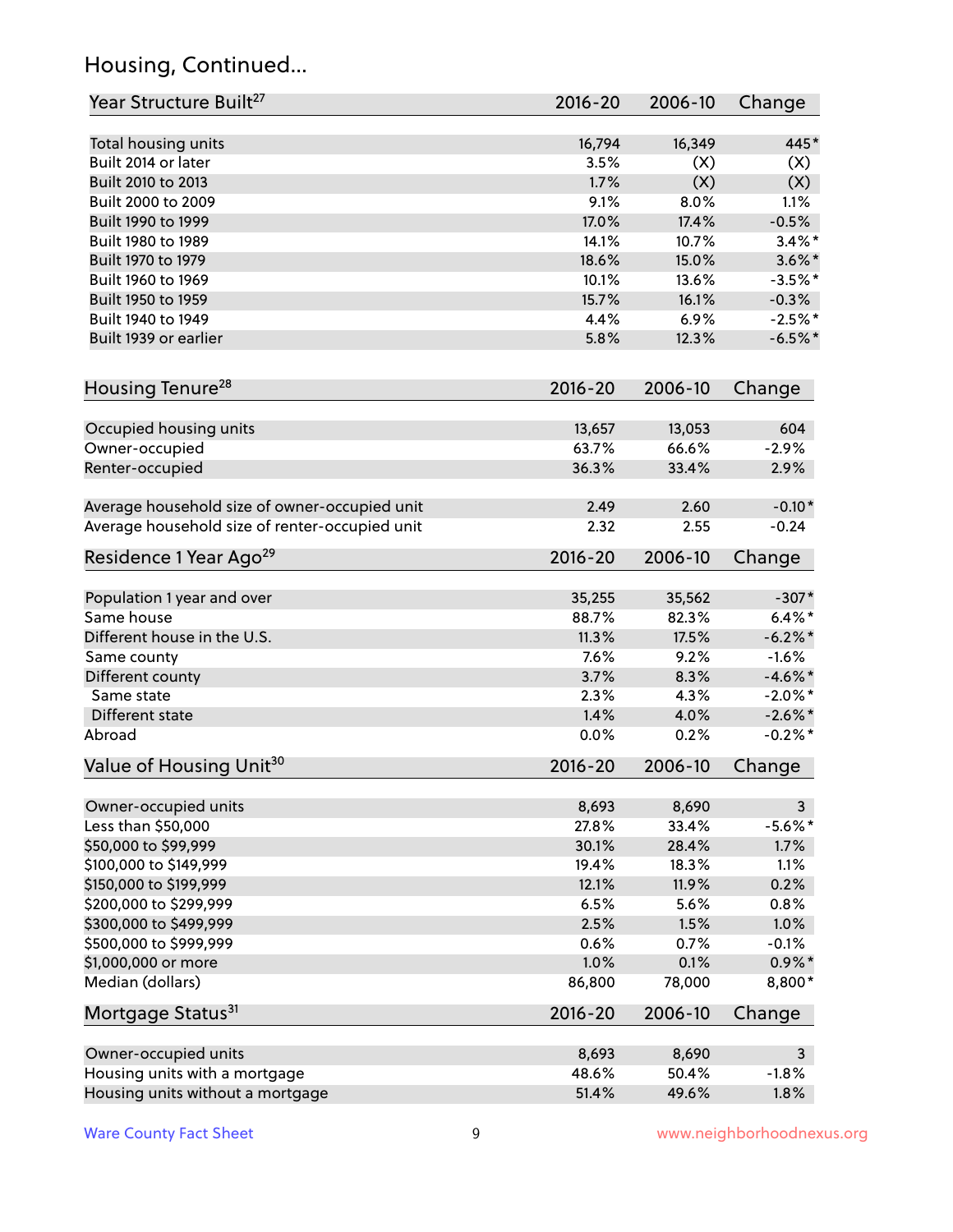# Housing, Continued...

| Selected Monthly Owner Costs <sup>32</sup>                                            | 2016-20 | 2006-10 | Change      |
|---------------------------------------------------------------------------------------|---------|---------|-------------|
| Housing units with a mortgage                                                         | 4,225   | 4,383   | $-158$      |
| Less than \$300                                                                       | 0.0%    | 0.6%    | $-0.6%$     |
| \$300 to \$499                                                                        | 6.4%    | 10.7%   | $-4.3\%$ *  |
| \$500 to \$999                                                                        | 50.1%   | 47.8%   | 2.3%        |
| \$1,000 to \$1,499                                                                    | 32.6%   | 29.9%   | 2.7%        |
| \$1,500 to \$1,999                                                                    | 6.8%    | 8.3%    | $-1.5%$     |
| \$2,000 to \$2,999                                                                    | 3.5%    | 2.6%    | 0.8%        |
| \$3,000 or more                                                                       | 0.6%    | 0.0%    | $0.6\%$ *   |
| Median (dollars)                                                                      | 935     | 892     | 43          |
| Housing units without a mortgage                                                      | 4,468   | 4,307   | 161         |
| Less than \$150                                                                       | 5.2%    | 5.9%    | $-0.6%$     |
| \$150 to \$249                                                                        | 18.4%   | 30.6%   | $-12.2\%$ * |
| \$250 to \$349                                                                        | 27.2%   | 30.5%   | $-3.3%$     |
| \$350 to \$499                                                                        | 29.5%   | 22.9%   | $6.6\%$ *   |
| \$500 to \$699                                                                        | 13.0%   | 8.5%    | 4.5%*       |
| \$700 or more                                                                         | 6.7%    | 1.6%    | $5.0\%$ *   |
| Median (dollars)                                                                      | 347     | 286     | $61*$       |
| Household Income <sup>33</sup>                                                        |         |         |             |
| Housing units with a mortgage (excluding units where<br>SMOCAPI cannot be computed)   | 4,203   | 4,374   | $-171$      |
| Less than 20.0 percent                                                                | 49.8%   | 50.1%   | $-0.2%$     |
| 20.0 to 24.9 percent                                                                  | 12.5%   | 14.7%   | $-2.2%$     |
| 25.0 to 29.9 percent                                                                  | 13.1%   | 9.4%    | 3.7%        |
| 30.0 to 34.9 percent                                                                  | 7.2%    | 5.1%    | 2.1%        |
| 35.0 percent or more                                                                  | 17.4%   | 20.8%   | $-3.3%$     |
| Not computed                                                                          | 22      | 9       | 13          |
| Housing unit without a mortgage (excluding units where<br>SMOCAPI cannot be computed) | 4,355   | 4,267   | 88          |
| Less than 10.0 percent                                                                | 42.5%   | 42.7%   | $-0.2%$     |
| 10.0 to 14.9 percent                                                                  | 21.4%   | 23.6%   | $-2.2%$     |
| 15.0 to 19.9 percent                                                                  | 10.3%   | 14.0%   | $-3.7%$     |
| 20.0 to 24.9 percent                                                                  | 10.1%   | 6.8%    | 3.4%        |
| 25.0 to 29.9 percent                                                                  | 3.8%    | 4.0%    | $-0.2%$     |
| 30.0 to 34.9 percent                                                                  | 2.8%    | 1.6%    | 1.1%        |
| 35.0 percent or more                                                                  | 9.0%    | 7.3%    | 1.7%        |
| Not computed                                                                          | 113     | 40      | $73*$       |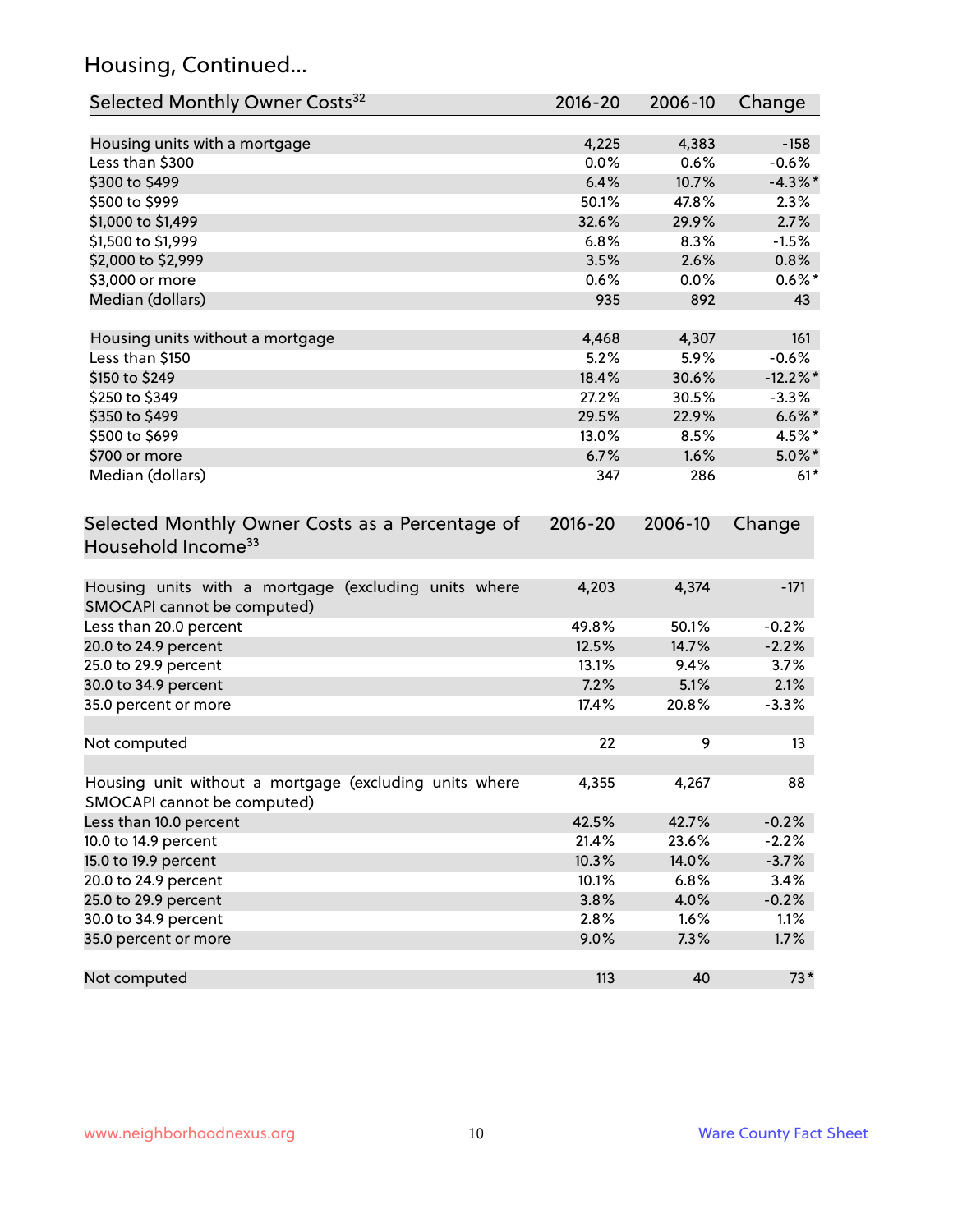# Housing, Continued...

| Gross Rent <sup>34</sup>                                                       | 2016-20            | 2006-10        | Change      |
|--------------------------------------------------------------------------------|--------------------|----------------|-------------|
|                                                                                |                    |                |             |
| Occupied units paying rent                                                     | 4,612              | 3,942          | 670*        |
| Less than \$200                                                                | 4.2%               | 1.0%           | 3.2%        |
| \$200 to \$499                                                                 | 17.2%              | 39.4%          | $-22.1\%$ * |
| \$500 to \$749                                                                 | 47.0%              | 43.9%          | 3.1%        |
| \$750 to \$999                                                                 | 18.7%              | 11.5%          | $7.2\%$ *   |
| \$1,000 to \$1,499                                                             | 12.0%              | 2.8%           | $9.2\%$ *   |
| \$1,500 to \$1,999                                                             | 0.8%               | 1.1%           | $-0.4%$     |
| \$2,000 or more                                                                | 0.1%               | 0.3%           | $-0.2%$     |
| Median (dollars)                                                               | 674                | 556            | $118*$      |
| No rent paid<br>Gross Rent as a Percentage of Household Income <sup>35</sup>   | 352<br>$2016 - 20$ | 421<br>2006-10 | $-69$       |
|                                                                                |                    |                | Change      |
| Occupied units paying rent (excluding units where GRAPI<br>cannot be computed) | 4,480              | 3,697          | 783*        |
| Less than 15.0 percent                                                         | 14.2%              | 22.3%          | $-8.1\%$ *  |
| 15.0 to 19.9 percent                                                           | 11.6%              | 12.7%          | $-1.1%$     |
| 20.0 to 24.9 percent                                                           | 10.1%              | 10.1%          | $-0.1%$     |
| 25.0 to 29.9 percent                                                           | 10.9%              | 8.0%           | 2.9%        |
| 30.0 to 34.9 percent                                                           | 14.8%              | 8.7%           | $6.1\%$ *   |
| 35.0 percent or more                                                           | 38.4%              | 38.1%          | 0.3%        |
| Not computed                                                                   | 484                | 666            | $-182$      |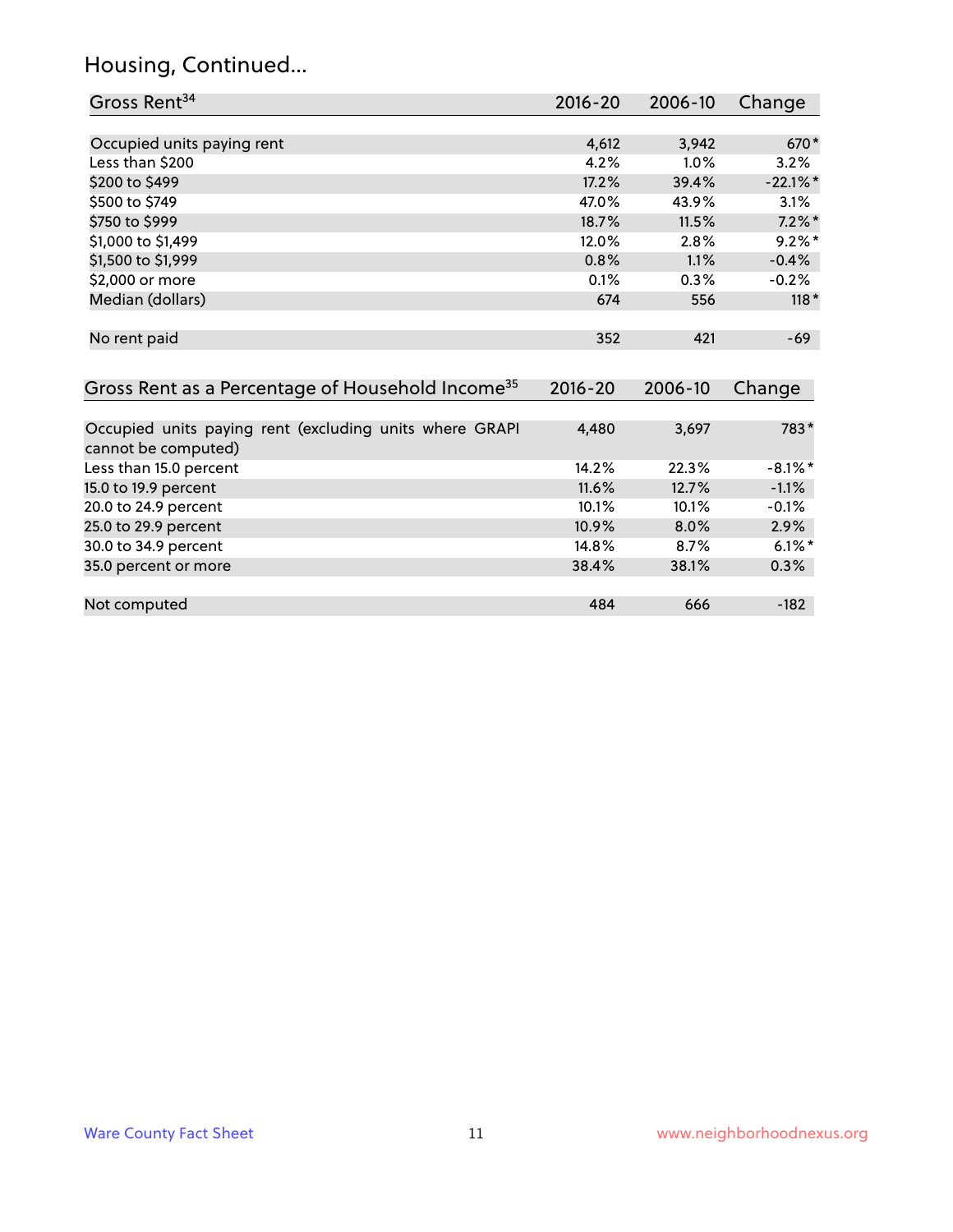# Community Involvement

| Voter Registration and Turnout <sup>36</sup> | 2020   |
|----------------------------------------------|--------|
|                                              |        |
| Active registered voters                     | 20,228 |
| Number voted in Presidential election        | 14.065 |
| Percent voted in Presidential election       | 69.5%  |

# Transportation

| Commuting to Work <sup>37</sup>           | 2016-20     | 2006-10 | Change     |
|-------------------------------------------|-------------|---------|------------|
|                                           |             |         |            |
| Workers 16 years and over                 | 13,152      | 13,334  | $-182$     |
| Car, truck, or van - drove alone          | 86.3%       | 79.3%   | $7.0\%$ *  |
| Car, truck, or van - carpooled            | 8.4%        | 16.1%   | $-7.7\%$ * |
| Public transportation (excluding taxicab) | 0.2%        | 0.0%    | 0.2%       |
| Walked                                    | 1.1%        | 1.4%    | $-0.3%$    |
| Other means                               | 1.4%        | $1.1\%$ | 0.3%       |
| Worked at home                            | 2.6%        | 2.0%    | 0.6%       |
|                                           |             |         |            |
| Mean travel time to work (minutes)        | 21.0        | 22.1    | $-1.0$     |
|                                           |             |         |            |
| Vehicles Available <sup>38</sup>          | $2016 - 20$ | 2006-10 | Change     |
|                                           |             |         |            |
| Occupied housing units                    | 13,657      | 13,053  | 604        |
| No vehicles available                     | 8.7%        | 8.6%    | 0.1%       |
| 1 vehicle available                       | 38.5%       | 38.4%   | 0.1%       |
| 2 vehicles available                      | 38.4%       | 34.6%   | 3.8%       |
| 3 or more vehicles available              | 14.4%       | 18.4%   | $-4.0\%$ * |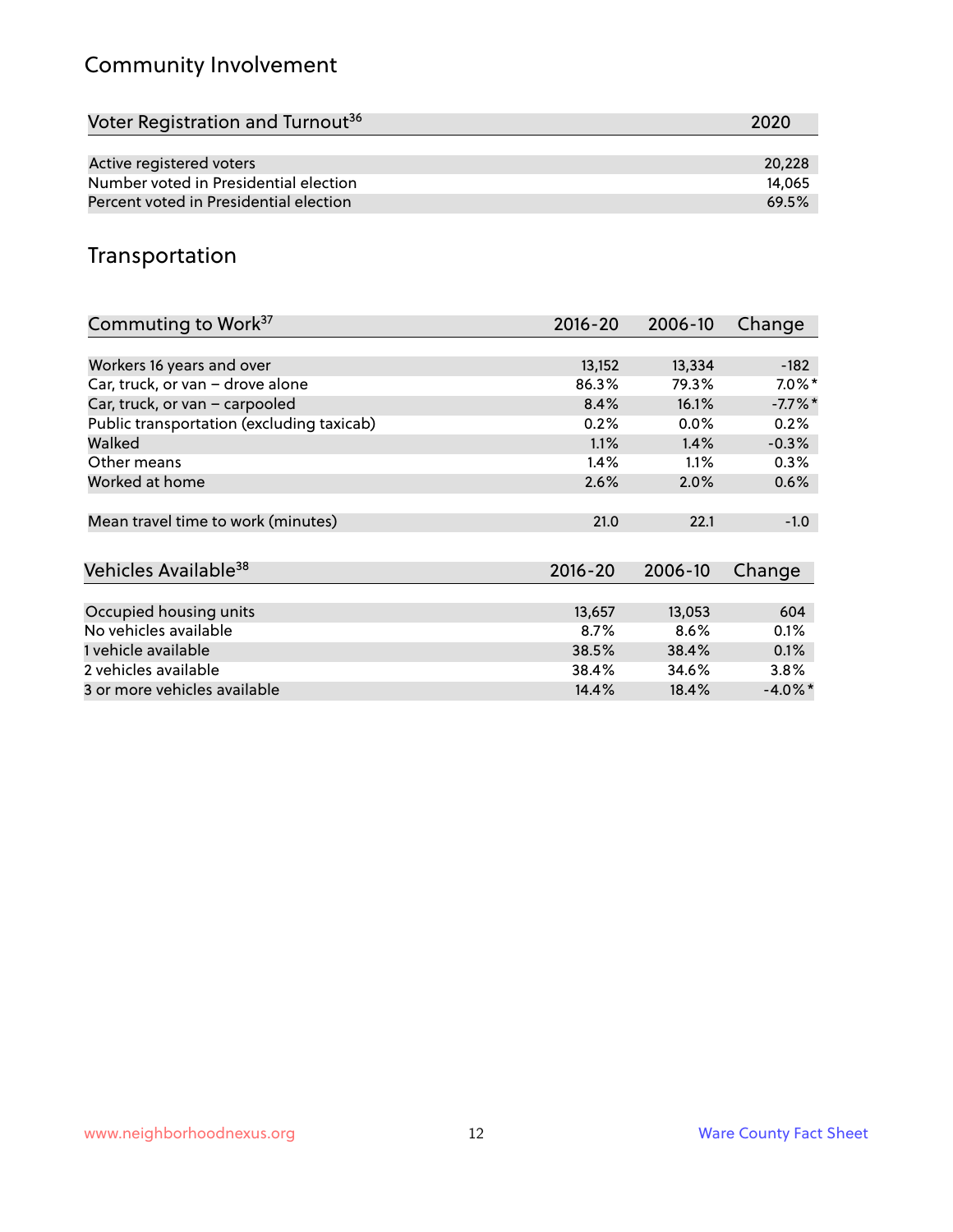#### Health

| Health Insurance coverage <sup>39</sup> | 2016-20 |
|-----------------------------------------|---------|
|-----------------------------------------|---------|

| With health insurance coverage                          | 84.3%  |
|---------------------------------------------------------|--------|
| With private health insurance coverage                  | 49.5%  |
| With public health coverage                             | 45.1%  |
| No health insurance coverage                            | 15.7%  |
| Civilian Noninstitutionalized Population Under 19 years | 8,928  |
| No health insurance coverage                            | 5.5%   |
| Civilian Noninstitutionalized Population 19 to 64 years | 18,688 |
| In labor force:                                         | 12,974 |
| Employed:                                               | 12,415 |
| With health insurance coverage                          | 77.1%  |
| With private health insurance coverage                  | 21.1%  |
| With public coverage                                    | 6.7%   |
| No health insurance coverage                            | 22.9%  |
| Unemployed:                                             | 559    |
| With health insurance coverage                          | 38.6%  |
| With private health insurance coverage                  | 21.1%  |
| With public coverage                                    | 18.8%  |
| No health insurance coverage                            | 61.4%  |
| Not in labor force:                                     | 5,714  |
| With health insurance coverage                          | 73.2%  |
| With private health insurance coverage                  | 26.5%  |
| With public coverage                                    | 52.9%  |
| No health insurance coverage                            | 26.8%  |

| <b>Health Factors</b> | <b>Most Recent</b> |
|-----------------------|--------------------|
|                       |                    |

| Premature Death (YPLL before age 75 per 100,000 population, age-adjusted) <sup>40</sup> | 11,958.3 |
|-----------------------------------------------------------------------------------------|----------|
| Average number of Physically Unhealthy Days <sup>41</sup>                               | -5.4     |
| Average number of Mentally Unhealthy Days <sup>42</sup>                                 | 5.9      |
| Low Birthweight Births <sup>43</sup>                                                    | 11.4%    |
| Diabetes Prevalence <sup>44</sup>                                                       | 14.0%    |
| HIV Prevalence (per 100,000 population) <sup>45</sup>                                   | 578.0    |
| Rate, Deduplicated ER Visits for Asthma, Ages 0-17 <sup>46</sup>                        | 1.124.5  |